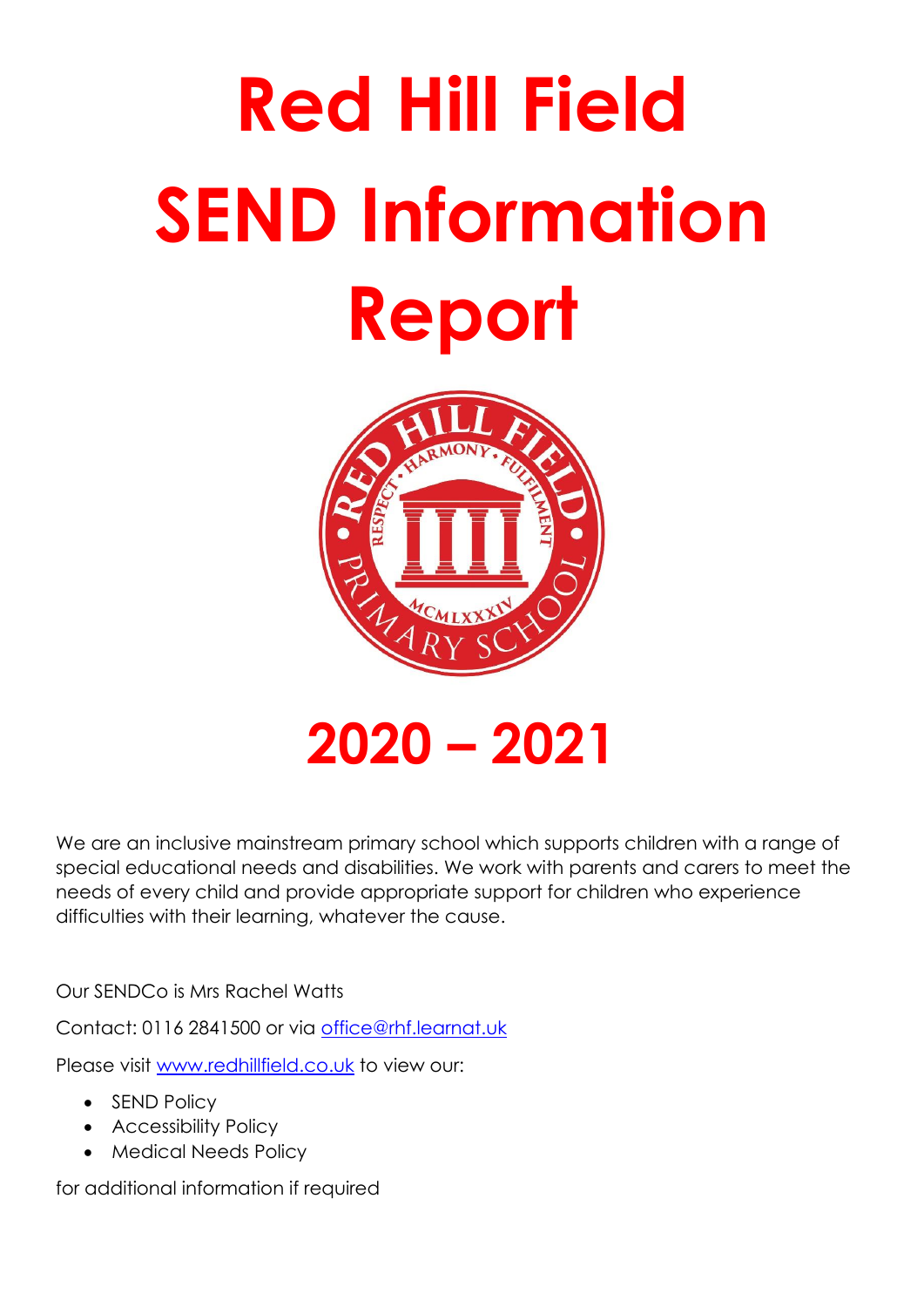## **1. Identifying children with SEND and assessing their needs:**

A pupil is identified as having a special educational need when they require something additional to or different from the provision that is normally available for pupils of the same age.

When children join us in our Early Years Foundation Stage (EYFS), nurseries and pre-school providers share information with us where there are pre-existing difficulties. We have an extended transition period to ensure that the pupil makes a successful start at school. Where a transition occurs mid year, information is shared between schools and the class teacher and SENDCo will meet with parents to discuss how the school can use reasonable endeavours to meet the needs of their child.

During their time at school, pupils will complete regular assessments; these may be quick class quizzes or formal standardised tests. Teachers use the outcomes of these to assess whether pupils are making progress in their learning. Where a teacher has concerns about the rate of a pupil's academic progress, their wider development or social and emotional needs, they will begin to gather information to get a clear picture of the pupil's needs – this may include talking with the pupil, talking with parents and observing the pupil. This information is used to provide strategies and adjust support in class to meet their needs.

If a pupil's needs persist the SENDCo, class teacher and parents will meet to discuss whether they require provision that is additional to or different from, to meet their needs. If everyone agrees, the pupil will be placed on the Special Education Needs and Disabilities register and an Individual Education Plan will be written. This will identify targets for the pupil to work on, the support they will be given and how their progress will be monitored.

Depending upon the pupil's needs, the provision might include: individual or small group support, structured intervention programmes, specialised equipment or resources, or programmes of work delivered in school on the advice of other professionals such as a speech and language therapist or an educational psychologist.

## **2. Monitoring and evaluating the effectiveness of SEND provision**

In conjunction with class teachers and teaching assistants, the SENDCo will monitor the impact of interventions providing guidance and support where necessary.

Termly pupil progress meetings are used to discuss the impact that additional to/different from support is having and any adjustments that are needed.

The SEND governor meets with the SENDCo to monitor and evaluate the effectiveness of all SEND provision.

The school invites feedback from professional colleagues within external agencies on the effectiveness of practice in supporting specific needs.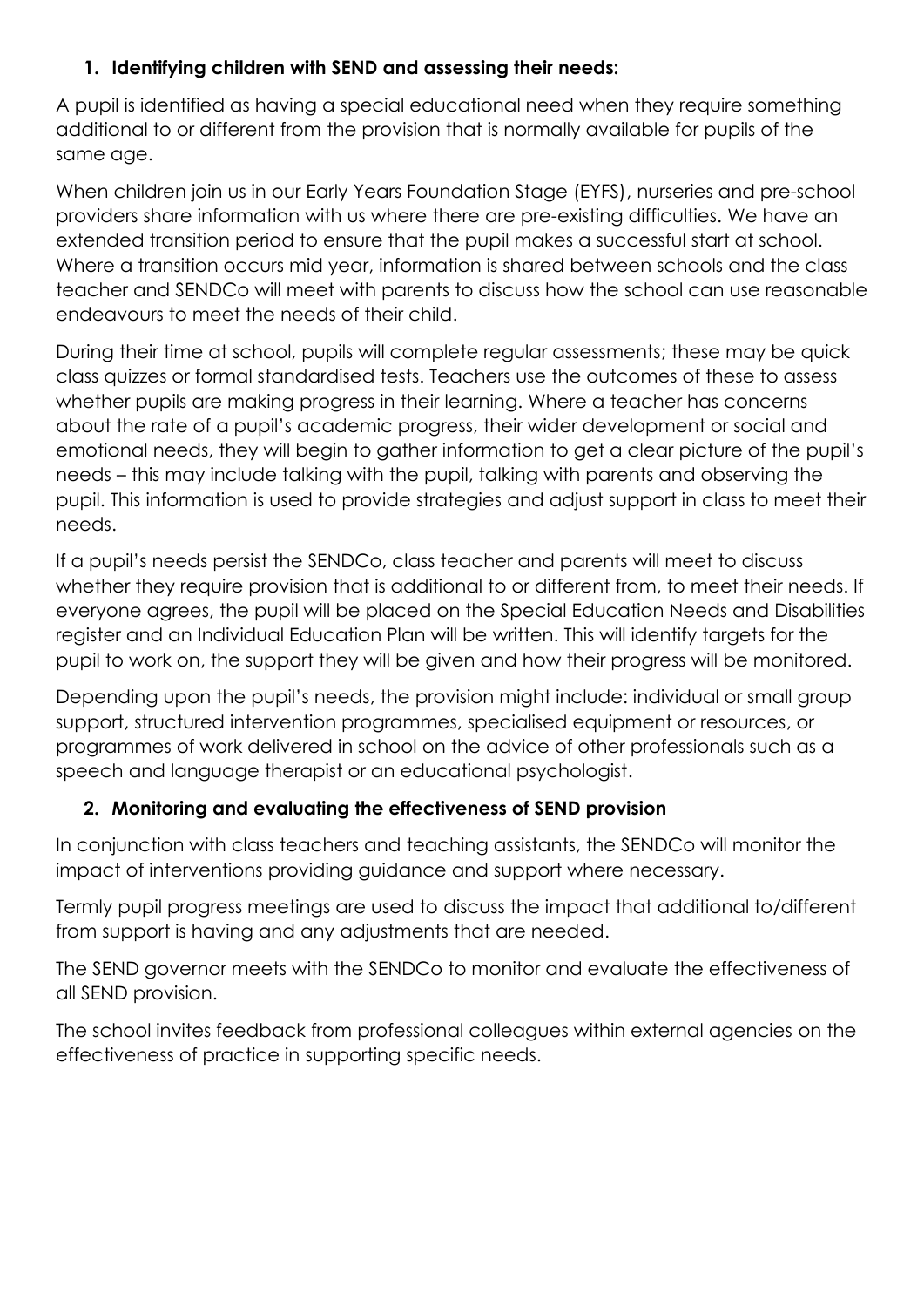## **3. Assessing and reviewing children's progress**

The school employs the four part cycle of Assess-Plan-Do-Review, known as the graduated approach, to ensure that provision is effective and maximises progress. IEP's are reviewed 3 times a year so that a pupil's progress towards their targets can be discussed and new targets can be set.

If a pupil has an Education, Health and Care Plan (EHCP), there will be Annual Review meeting to discuss their progress towards the outcomes and to ensure that the provision continues to meet their needs. This meeting will involve the child, parents/carers, school staff and any other professionals who are involved in the child's care.

# **4. Teaching approaches and adaptations to the curriculum and learning environment**

Teachers provide support and scaffolding to meet the range of needs and abilities of the pupils in their class. There are many ways that this may be provided: writing frames, part solved problems, phoneme mats, practical apparatus, use of ICT.

The school predominantly uses the PiXL programme to deliver intervention. Specialist interventions such as Nessy reading and spelling, Toe by Toe, Sensory Circuits and ELSA are employed to meet individual needs.

In consultation with parents, the school takes advice when needed, from other professionals from outside agencies (speech and language therapists, occupational therapists, Educational Psychologists, Autism Outreach, Inclusion Forum etc) to ensure that reasonable adjustments and any necessary adaptations to the curriculum and/or learning environment are made to meet the specific needs of individual pupils. Where necessary, risk assessments are completed.

# **5. Providing the right level and kind of additional support to meet individual needs**

The amount of support a pupil receives will depend on their level of need. If a pupil currently has an EHCP, this will outline the provision the child needs. This is determined by the Local Authority SEND panel who will draft the plan after reading reports from other professionals involved.

If a child does not have an EHCP, but outside professionals have been involved in assessing their needs, the school will act on advice regarding the level and kind of support they require. If the special educational provision required to meet a child's needs cannot reasonably be provided within the resources normally available to school, the school will consider, in consultation with parents, writing a SEND Support Plan for the child to request Top-up funding or an EHCP assessment. The school will use the Local Authority's criteria for statutory assessment to inform their judgement.

If a child is on the SEND register but there has been no involvement from outside professionals, the class teacher will identify their needs and plan programmes of additional support or intervention. At the end of each programme, the child will be assessed to determine the impact on their learning and the next steps.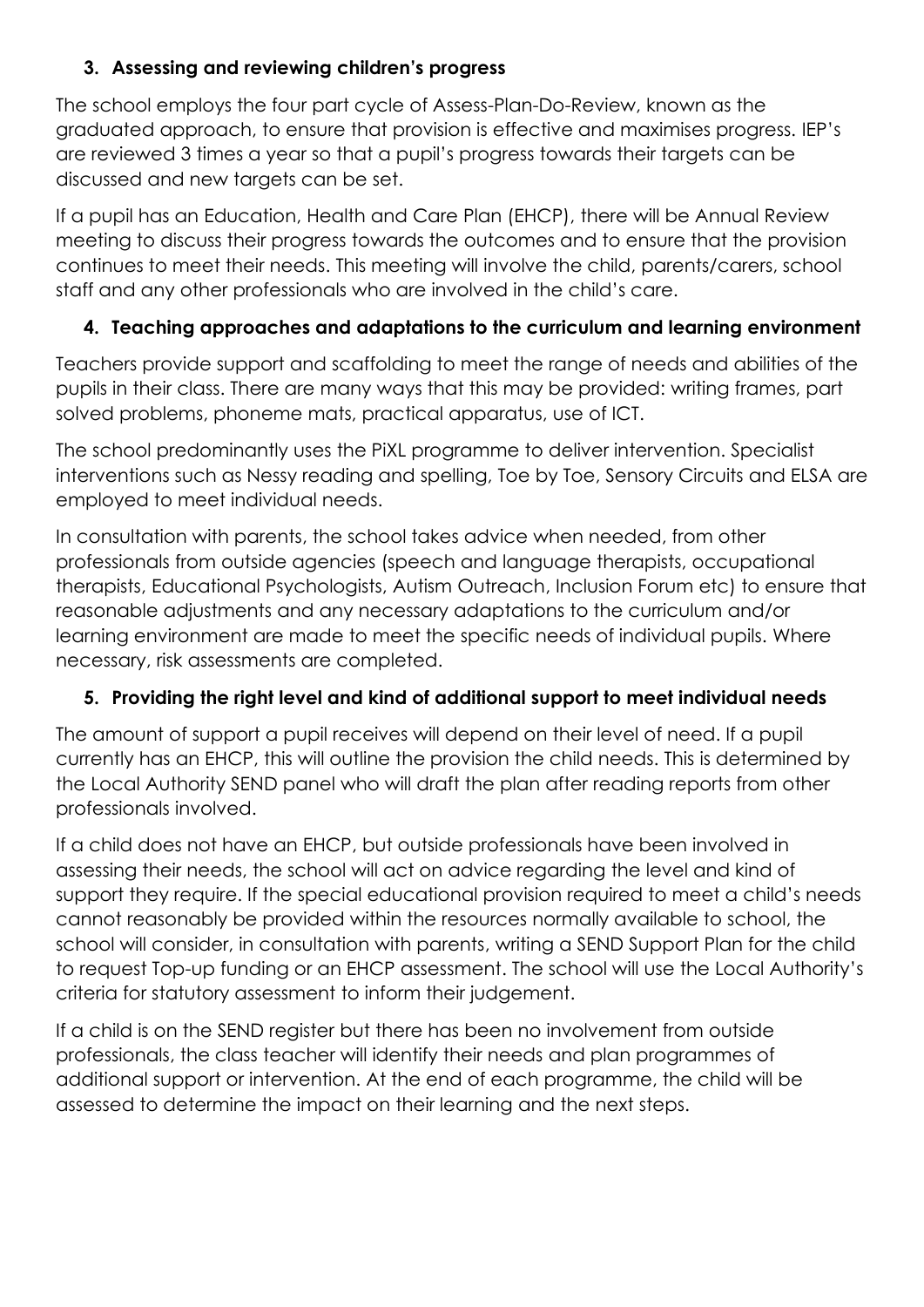#### **6. Supporting children with SEND in activities outside the classroom, including school trips**

No child will be excluded from a school trip or other out of school activity because they have a Special Educational Need or Disability.

No child will be excluded from wrap around care or lunchtime clubs because they have a Special Educational Need or Disability.

Children with SEND will be supported over lunchtime and during breaks if that is considered necessary/appropriate.

When planning trips, staff will take into account the needs of the children and ensure that venues and activities are suitable for all. Risk assessments will be undertaken so any additional measures needed to ensure children's safety can be employed and that the provider can be notified in advance of any adjustments that they need to make. If parents are anxious about allowing their child to attend a trip, staff will discuss their concerns with them and suggest any reasonable adjustments that can be made.

Arrangements for residential visits can be modified to enable children with SEND to attend for the duration of the day-time activities but to return home at night if that is deemed appropriate in consultation with parents. If parents are anxious about allowing their child to attend a residential, staff will discuss their concerns with them and suggest any reasonable adjustments that can be made.

## **7. Supporting social and emotional development**

All staff are committed to the wellbeing of the children in our school and will always listen to any concerns that parents or children may have, offering support and guidance as necessary.

Our wellbeing and emotional support assistant provides additional support to children with identified needs through the ELSA supervision programme. They also provide additional support, as and when necessary, to individual cases such as family bereavement.

Any cases of bullying or suspected bullying are dealt with promptly and seriously, in line with our Anti-Bullying Policy.

We have a school policy for Behaviour Management. Individual Behaviour Plans (IBPs)are used to support children with challenging behaviour and are developed with the class teacher, behaviour mentor and parents. They are individually tailored to meet the needs of the child. Pastoral Support Plans are used to support children whose behaviour requires more than an IBP. Exclusions are enforced in extreme circumstances.

We have staff across each department of the school trained in Team Teach deescalation and physical restraint techniques.

## **8. Equipment and facilities to support children with SEND**

Equipment and facilities to support children will be identified in consultation with parents and appropriate professionals. The school will work with specialist services to ensure the timely provision of any specialist equipment. We have an accessible hygiene suite with a shower, toilet and changing facilities. Our school is fully wheelchair accessible.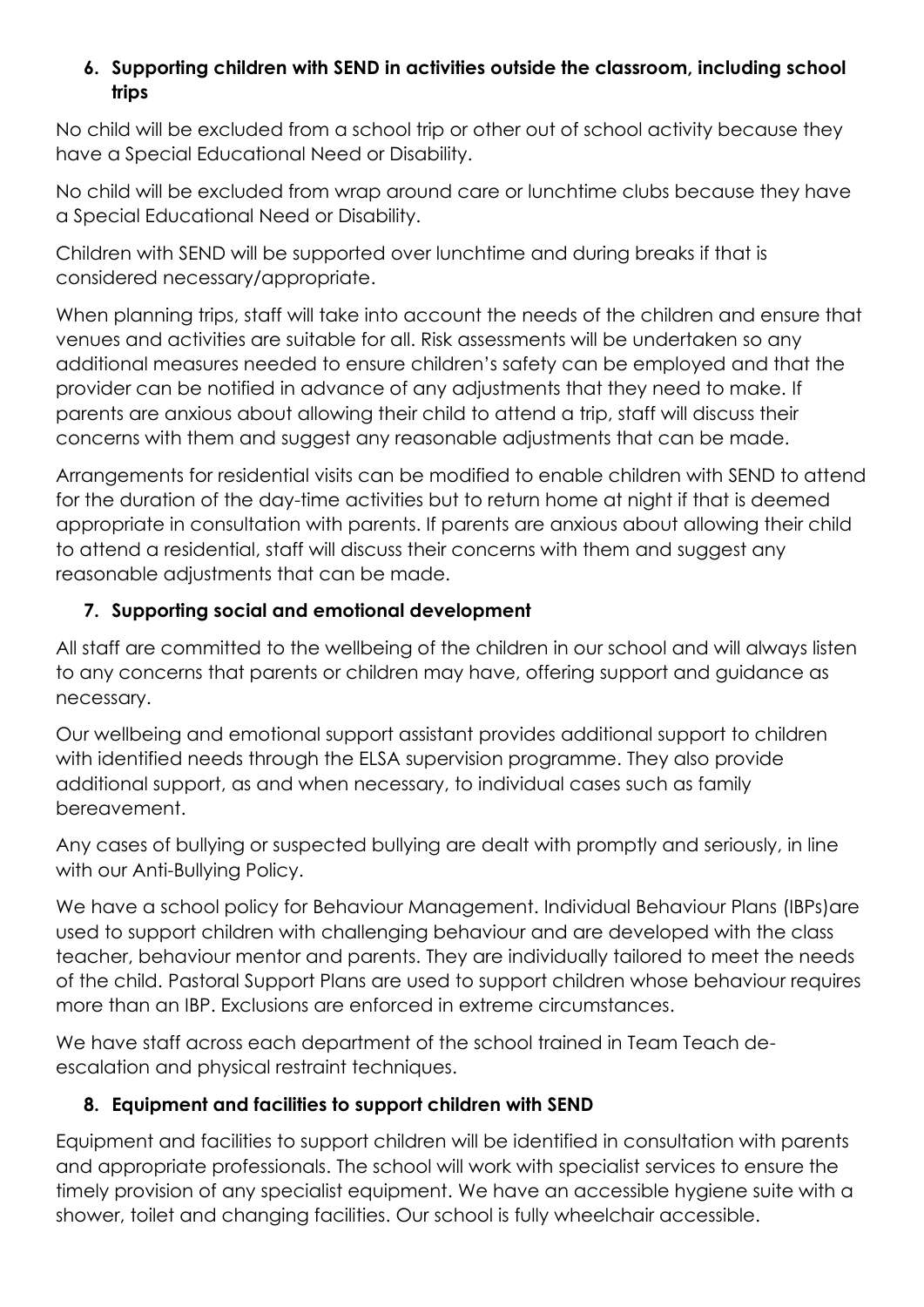#### **9. Staff training and specialist support**

We have staff trained in the use of Epipens; the management of epilepsy and diabetes; tracheotomy suction We also have staff trained in Paediatric First Aid.

A group of staff across each department are trained in Team Teach de-escalation strategies and restraint holds.

Staff have received training in dyslexia awareness, attachment and trauma awareness, autism awareness. Training needs are reviewed regularly and actioned accordingly.

As a school we work closely with a wide range of professionals from other agencies: Social Care; Health Services such as the School Nursing Service, Speech and Language Therapy, Occupational Therapists; Specialist Teaching Service; Autism Outreach; Educational Psychology Service and the Inclusion Team.

Senior Leaders attend meetings within Learn Academies Trust and those provided by the Local Authority. These keep the school informed of changes to legislation and guidance and developments in teaching and learning for children with SEND.

## **10. Consulting and supporting parents/carers**

Senior leaders are available on the school gates every day. There are members of staff from each department at cloakroom doors to take informal messages. If parents require a meeting with their child's class teacher or the SENDCo they are invited to email the office to arrange this. Where information needs to be shared on a more regular basis, a homeschool book may be used to enable a daily dialogue.

We hold meetings each term to review IEPs with parents. Ideas and advice about how to help at home will also be discussed and agreed so that school and home work together to best support the child.

If a pupil has an Education, Health and Care Plan (EHCP), there will be Annual Review meeting to discuss their progress towards the outcomes and to ensure that the provision continues to meet their needs. This meeting will involve the child, parents/carers, school staff and any other professionals who are involved in the child's care.

If parents have any concerns about how their child's needs are being met, about their progress or about any other issue which might be affecting them, the class teacher or SENDCo will be happy to meet with them to plan a way forward.

#### **11. Children's views and involvement**

Children with SEND have an IEP where they can voice what is important to them, what they feel are their strengths, where they need support and how the school can best support them.

Children can discuss any concerns that they may have with a member of school staff, knowing that they will be listened to. Children are involved in discussions about their targets: how these will be achieved, what progress has been made and what the next steps will be.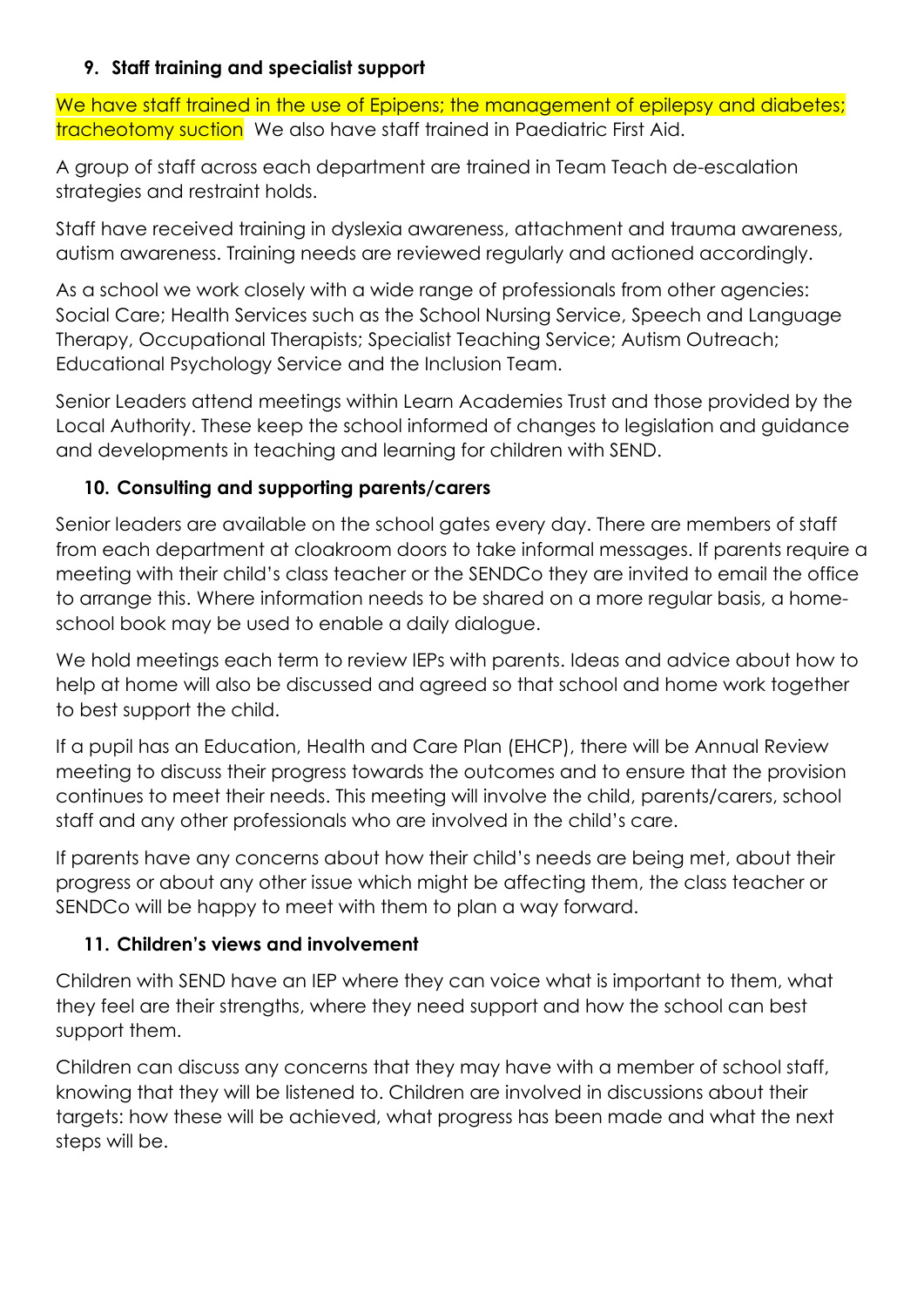## **12.Complaints**

School staff and parents/carers are partners in supporting children's progress and wellbeing in school. Therefore, staff will work with parents/carers to resolve any issues as quickly as possible.

Initially complaints should be addressed to the child's class teacher by making an appointment to discuss the matter. Where the issue is not resolved it will be passed to the SENDCo or another member of the Senior Leadership team.

The school publishes its formal Complaints Policy on the school website and hard copies are available from the school office.

## **13.Other support services and agencies**

The school seeks advice from a range a wide range of professionals from other agencies with different areas of expertise: Social Care; Health Services such as the School Nursing Service, Speech and Language Therapy, Occupational Therapists; Specialist Teaching Service; Autism Outreach; Educational Psychology Service and the Inclusion Team. We will also signpost parents and carers to any services which we feel will offer them appropriate support.

SENDIASS is the Local Authority service which provides information and advice for the parents of children with SEND. This service can be contacted via email: [sendiass@leics.gov.uk;](mailto:sendiass@leics.gov.uk) by telephone: 0116 3055614 or via the Local Authority website: [www.leics.gov.uk/parents](http://www.leics.gov.uk/parents)

The Local Authority publishes the Countywide Local Offer on its website: <http://www.leicestershire.gov.uk/family-information-directory> detailing the range of services available to families. The 'Family Information Directory' has a range of service providers that may support your needs.

#### **14.Transfer and transition**

The school staff work closely with colleagues in pre-school settings and always visit children to meet them and have professional dialogue with their keyworker.

If a child has an EHCP and parents are considering transfer to a specialist setting, school staff will support parents to gather evidence for their request. Change to a specialist setting has to be agreed by the Local Authority. If a change of placement is agreed, the school will assist parents in organising transition visits and ensure that there is communication with the new setting to pass all information on.

If a child has SEND and they are transferring to mainstream secondary school, our staff will meet with the Heads of Year 7 and the receiving school's SEND department to share information and plan for their transfer. We arrange an enhanced transition, with additional visits, so that they can familiarise themselves with their new school, the staff and to ask any questions that they may have.